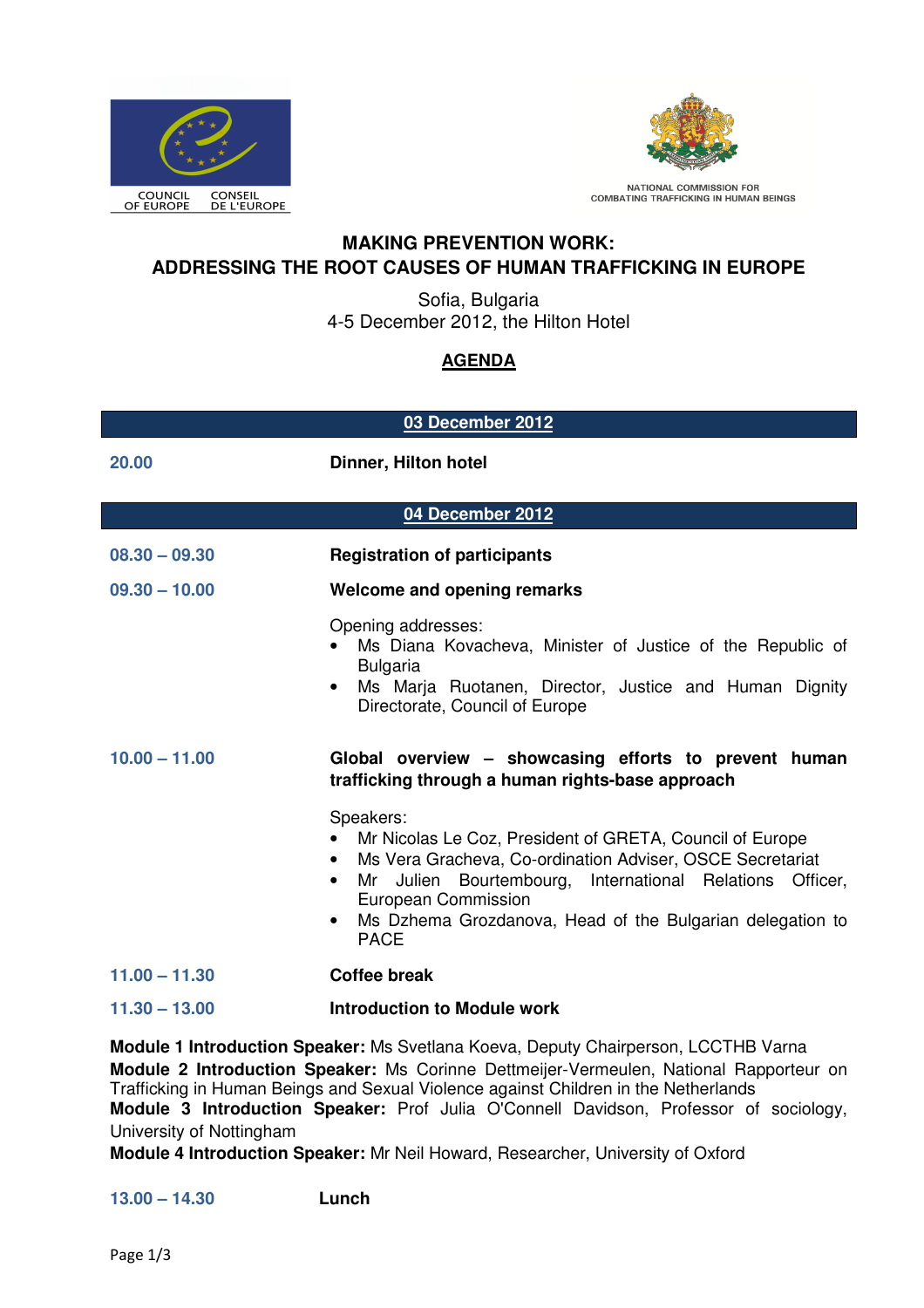| 14.30 -16.30 Module 1: Prevention among<br>minorities at risk, with a special focus on<br>the Roma communities                                                                                                                                                                                                                                                                                                                                                                                                                                                                                       | 14.30 - 16.30 Module 2: Role of research<br>and data collection in the prevention of<br>trafficking in human beings                                                                                                                                                                                                                                                                                                                                                                                                                        |  |  |
|------------------------------------------------------------------------------------------------------------------------------------------------------------------------------------------------------------------------------------------------------------------------------------------------------------------------------------------------------------------------------------------------------------------------------------------------------------------------------------------------------------------------------------------------------------------------------------------------------|--------------------------------------------------------------------------------------------------------------------------------------------------------------------------------------------------------------------------------------------------------------------------------------------------------------------------------------------------------------------------------------------------------------------------------------------------------------------------------------------------------------------------------------------|--|--|
| Moderator: Ms Svetlana Koeva, Deputy-<br>Chairperson, LCCTHB Varna                                                                                                                                                                                                                                                                                                                                                                                                                                                                                                                                   | <b>Moderator:</b><br>Ms<br>Corinne<br>Dettmeijer-<br>National<br>Vermeulen,<br>Rapporteur<br>on<br>Trafficking in Human Beings and Sexual<br>Violence against Children in the Netherlands                                                                                                                                                                                                                                                                                                                                                  |  |  |
| <b>Speakers:</b><br>Ilian Rizov, Chairman,<br><b>NGO</b><br>1. Mr<br>"Sauchastie", Bulgaria<br>2. Ms Kadrije Kruja, Specialist<br>for<br>Roma, Egyptian Community<br>and<br>Disability, Albania<br>Cor<br>de<br>VOS, CAHROM<br>3. Mr<br>representative, the Netherlands<br>4. H.E. Ms Guro Katharina Vikør,<br>Ambassador of Norway in Bulgaria                                                                                                                                                                                                                                                      | <b>Speakers:</b><br>1. Mr Enrico Ragaglia, Project Officer,<br><b>ICMPD</b><br>2. Ms Tatiana Fomina, Analytical &<br>Juridical Department Manager, La<br>Strada, Moldova<br>3. Ms<br>Rita<br>Penedo,<br>Consultant,<br>Observatory on THB, Portugal<br>4. Ms Linda Eriksson Baca, Regional<br>Thematic Specialist on Counter-<br><b>Trafficking, IOM Brussels</b>                                                                                                                                                                          |  |  |
| Rapporteur: Mr Radoslav Stamenkov, Head<br>of Mission, IOM Bulgaria                                                                                                                                                                                                                                                                                                                                                                                                                                                                                                                                  | Rapporteur: Ms Baerbel Heide Uhl, Senior<br>Researcher, KOK, Germany                                                                                                                                                                                                                                                                                                                                                                                                                                                                       |  |  |
| $16.30 - 17.00$<br><b>Coffee break</b>                                                                                                                                                                                                                                                                                                                                                                                                                                                                                                                                                               |                                                                                                                                                                                                                                                                                                                                                                                                                                                                                                                                            |  |  |
| 17.00                                                                                                                                                                                                                                                                                                                                                                                                                                                                                                                                                                                                | Summary of the discussions during the first day                                                                                                                                                                                                                                                                                                                                                                                                                                                                                            |  |  |
| <b>Dinner</b><br>19.30                                                                                                                                                                                                                                                                                                                                                                                                                                                                                                                                                                               |                                                                                                                                                                                                                                                                                                                                                                                                                                                                                                                                            |  |  |
|                                                                                                                                                                                                                                                                                                                                                                                                                                                                                                                                                                                                      |                                                                                                                                                                                                                                                                                                                                                                                                                                                                                                                                            |  |  |
|                                                                                                                                                                                                                                                                                                                                                                                                                                                                                                                                                                                                      | Day 2                                                                                                                                                                                                                                                                                                                                                                                                                                                                                                                                      |  |  |
| 09.15 - 11.15 Module 3: Measures to<br>discourage demand, including through<br>private-public partnerships                                                                                                                                                                                                                                                                                                                                                                                                                                                                                           | $09.15 - 11.15$<br>Module 4: Alternative/<br>interactive awareness-raising methods                                                                                                                                                                                                                                                                                                                                                                                                                                                         |  |  |
| Moderator: Prof. Julia O'Connell Davidson,<br>Professor<br>of<br>sociology,<br>University<br>0f<br>Nottingham                                                                                                                                                                                                                                                                                                                                                                                                                                                                                        | Moderator: Mr Neil Howard, Researcher,<br>University of Oxford                                                                                                                                                                                                                                                                                                                                                                                                                                                                             |  |  |
| <b>Speakers:</b><br>Ms Simone<br>Heri, Associate<br>1.<br>Expert,<br><b>UNODC</b><br>Ms<br>Senior<br>2.<br>Ivana<br>Schellongova,<br>"End<br>Programme<br>Manager,<br>Human<br>Trafficking Now", Switzerland<br>3. Mr Patrik Cederlof, National coordinator<br>trafficking,<br>prostitution<br>and<br>against<br>Sweden<br>4. Mr Darryl Dixon, Director of Strategy,<br>Gangmasters Licensing Authority, UK<br>Ms<br>Ilyana<br>Zaharieva,<br>Corporate<br>5.<br>Communications<br>Postbank,<br>Manager,<br><b>Bulgaria</b><br>Rapporteur: Ms Marieke van Doorninck,<br>Advisor Public<br>Affairs, La | <b>Speakers:</b><br>1. Mr Bryan Dalton, Deputy Chief of<br>Mission at the US Embassy in Sofia<br>Lisa<br>Cohen,<br>Supervising<br>2. Ms<br>Producer, CNN "Freedom Project"<br>3. Ms Julia Immonen, Director "Sport for<br>freedom", the A21 Campaign, UK<br>4. Ms Ruth Randall, film maker and<br>campaign manager "Two Little Girls",<br><b>UK</b><br>5. Ms Mariana Yevsyukova, Director of<br>Department,<br>La<br>Strada<br>Legal<br><b>ECPAT</b><br>Ukraine,<br>representing<br>International<br>Rapporteur: Ms Vessela Banova, Member |  |  |